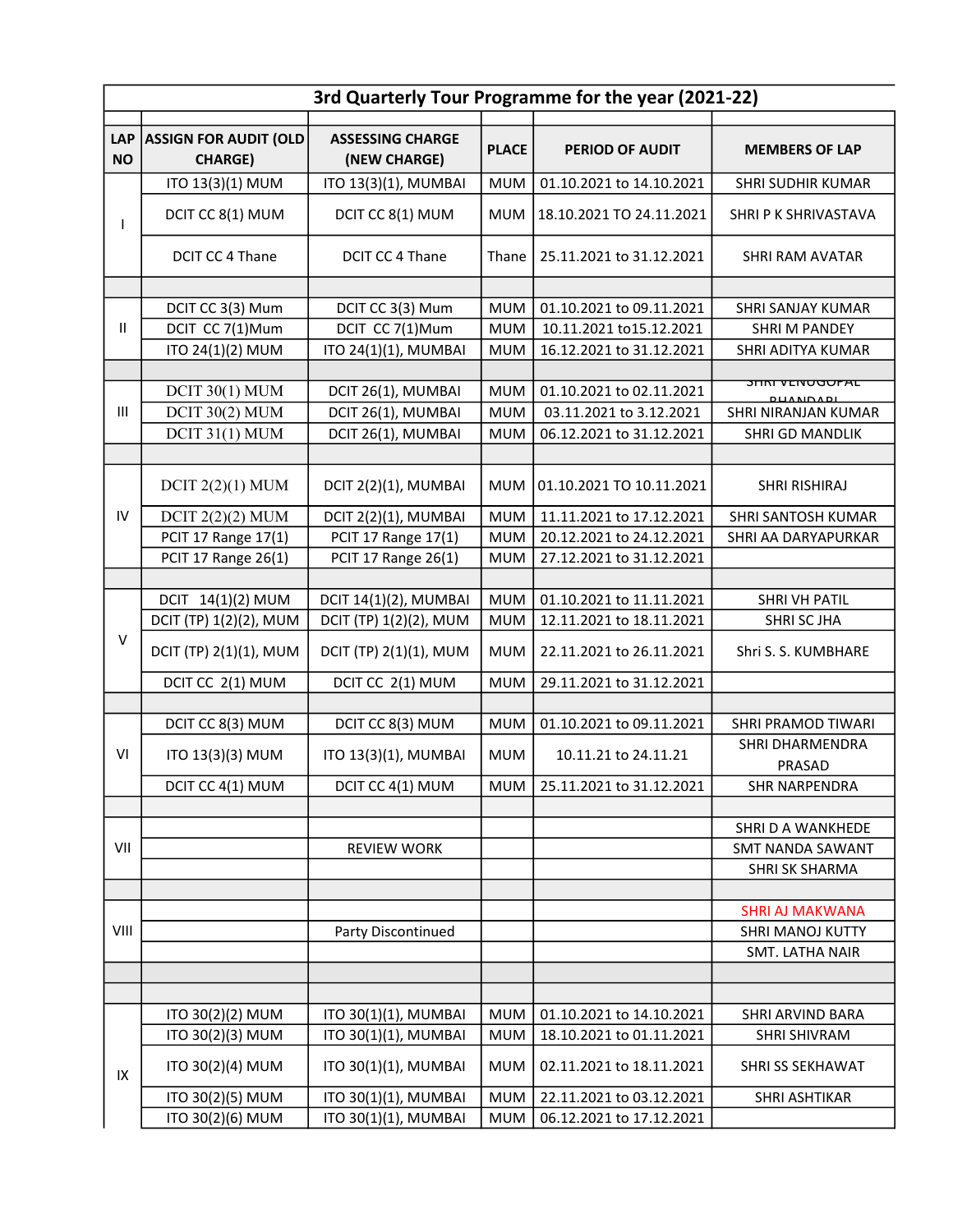|      | ITO 30(2)(7) MUM                              | ITO 30(1)(1), MUMBAI         | <b>MUM</b>  | 20.12.2021 to 31.12.2021 |                                           |
|------|-----------------------------------------------|------------------------------|-------------|--------------------------|-------------------------------------------|
|      |                                               |                              |             |                          |                                           |
| X    | PCIT 6 Rg 14(1) MUM                           | PCIT 6 Rg 14(1) MUM          | <b>MUM</b>  | 01.10.2021 to 07.10.2021 | <b>SHRI RATAN AWATE</b>                   |
|      | PCIT 2 MUM Rg 2(1)<br>Mum                     | PCIT 2 MUM Rg 2(1) Mum       | <b>MUM</b>  | 08.10.2021 to 14.10.2021 | SHAILENDRA PRASAD                         |
|      | DCIT 4(1)(2), MUMBAI                          | DCIT 4(1)(1), MUMBAI         | <b>MUM</b>  | 18.10.2021 to 24.11.2021 | SHRI BHOLANATH<br>WAYDANDE                |
|      | DCIT $12(1)(2)$ MUM                           | DCIT 4(1)(1), MUMBAI         | <b>MUM</b>  | 25.11.2021 to 31.12.2021 |                                           |
|      |                                               |                              |             |                          |                                           |
|      | ITO 11(2)(2) MUM                              | ITO 11(2)(1) MUM             | <b>MUM</b>  | 18.10.2021 to 01.11.2021 | SHRI MITHILESH KUMAR                      |
|      | DCIT 9(1)(2), MUM                             | DCIT 1(1)(1), MUM            | <b>MUM</b>  | 02.11.2021 to 08.12.2021 | SHRI NIRAJ SHRINGI                        |
| XI   | PCIT(CC) 3 ADDL/ JT CIT                       | PCIT(CC)3 ADDL/ JT CIT CR    |             |                          |                                           |
|      | CR 5 MUM                                      | 5 MUM                        | <b>MUM</b>  | 09.12.2021 to 15.12.2021 | SHRI VIKASH KUNDU                         |
|      | ITO 11(2)(3), MUMBAI                          | ITO 11(2)(1), MUMBAI         | <b>MUM</b>  | 16.12.2021 TO 31.12.2021 |                                           |
|      |                                               |                              |             |                          |                                           |
|      |                                               |                              |             |                          |                                           |
|      | DCIT 3(1)(2), MUMBAI                          | DCIT 3(1)(1), MUMBAI         | <b>MUM</b>  | 01.10.2021 to 10.11.2021 | SMT REMA ANIL KUMAR                       |
| XII  | PCIT 5 Rg 5(2) MUM                            | PCIT 5 Rg 5(2) MUM           | <b>MUM</b>  | 11.11.2021 to 17.11.2021 | SHRI JEETENDRA MEENA                      |
|      | <b>DCIT TP 3(1)(3) MUM</b>                    | DCIT TP 3(1)(3) MUM          | <b>MUM</b>  | 18.11.2021 to 25.11.2021 | <b>SHRISG NAYAK</b>                       |
|      | DCIT 14(3)(2) MUM                             | DCIT 14(1)(2), MUMBAI        | <b>MUM</b>  | 26.11.2021 to 31.12.2021 |                                           |
|      |                                               |                              |             |                          |                                           |
|      |                                               |                              |             |                          |                                           |
|      |                                               |                              |             |                          |                                           |
|      | ITO 24(1)(5) MUM                              | ITO 24(1)(1), MUMBAI         | <b>MUM</b>  | 01.10.2021 to 14.10.2021 | SHRI R R SHUKLA                           |
|      | ITO 24(1)(4) MUM                              | ITO 24(1)(1), MUMBAI         | <b>MUM</b>  | 18.10.2021 to 01.11.2021 | SHRI RAJKUMAR UMAR                        |
| XIII | ITO 24(1)(3) MUM                              | ITO 24(1)(1), MUMBAI         | <b>MUM</b>  | 02.11.2021 to 18.11.2021 | SHRI M V SANDAV                           |
|      | ITO 24(3)(3) MUM                              | ITO 24(3)(1), MUMBAI         | <b>MUM</b>  | 22.11.2021 to 03.12.2021 |                                           |
|      | ITO 24(3)(1) MUM                              | ITO 24(3)(1), MUMBAI         | <b>MUM</b>  | 06.12.2021 to 17.12.2021 |                                           |
|      | ITO 24(3)(5) MUM                              | ITO 24(3)(1), MUMBAI         | <b>MUM</b>  | 20.12.2021 to 31.12.2021 |                                           |
|      |                                               |                              |             |                          |                                           |
|      |                                               |                              |             |                          | KUM RANJANA CHAUHAN                       |
| XIV  |                                               |                              |             |                          | SHRI NIRAJ KUMAR                          |
|      |                                               | <b>REVIEW WORK</b>           |             |                          | SHRI KUMAR SHANKAR                        |
|      |                                               |                              |             |                          | SHRI SANJEEV DIWAKAR                      |
|      | DCIT CC 1(1) PUNE                             | DCIT CC 1(1) PUNE            | <b>PUNE</b> | 01.10.2021 to 09.11.2021 | <b>SHRI VIJAY KUMAR</b>                   |
| XV   | DCIT 5(3)(1), MUM                             | DCIT 5(3)(1), MUM            | <b>MUM</b>  | 10.11.2021 to15.12.2021  | SHRI BRIJESH AGRAHARI                     |
|      | ITO 5(3)(2) MUM                               | ITO 5(3)(1), MUMBAI          | <b>MUM</b>  | 16.12.2021 to 31.12.2021 | SHRI SHARVAN SUTHAR                       |
|      |                                               |                              |             |                          |                                           |
|      |                                               |                              |             |                          |                                           |
| XVI  | ITO 16(2)(2) MUM                              | ITO 16(2)(1) MUM             | <b>MUM</b>  | 07.10.2021 TO 22.10.2021 | SHRI M SHANKARNARAYAN                     |
|      | DCIT CC 4(2) MUM<br><u> תוכור ודאפזן דוסט</u> | DCIT CC 4(2) MUM             | <b>MUM</b>  | 25.10.2021 to 26.11.2021 | SHRI RAKESH KUMAR<br><b>SHRI JAYKUMAR</b> |
|      | <b>DLINE</b>                                  | <b>DCIT (EXEMPTION) PUNE</b> | <b>PUNE</b> | 29.11.2021 to 31.12.2021 | RHASKARAN                                 |
|      |                                               |                              |             |                          |                                           |
| XVII | DCIT $6(3)(2)$ MUM                            | DCIT 6(1)(2), MUMBAI         | <b>MUM</b>  | 11.10.21 to 18.11.21     | ISHRI PAWAN KUMAR GAURI                   |
|      | ITO 16(2)(5) MUM                              | ITO 16(2)(1), MUMBAI         | <b>MUM</b>  | 22.11.2021 to 03.12.2021 | SHRI SC JACOB                             |
|      | ITO 16(2)(4) MUM                              | ITO 16(2)(1), MUMBAI         | <b>MUM</b>  | 06.12.2021 to 17.12.2021 | SHRI HR WAGH                              |
|      | ITO 16(2)(3) MUM                              | ITO 16(2)(1), MUMBAI         | <b>MUM</b>  | 20.12.2021 to 31.12.2021 |                                           |